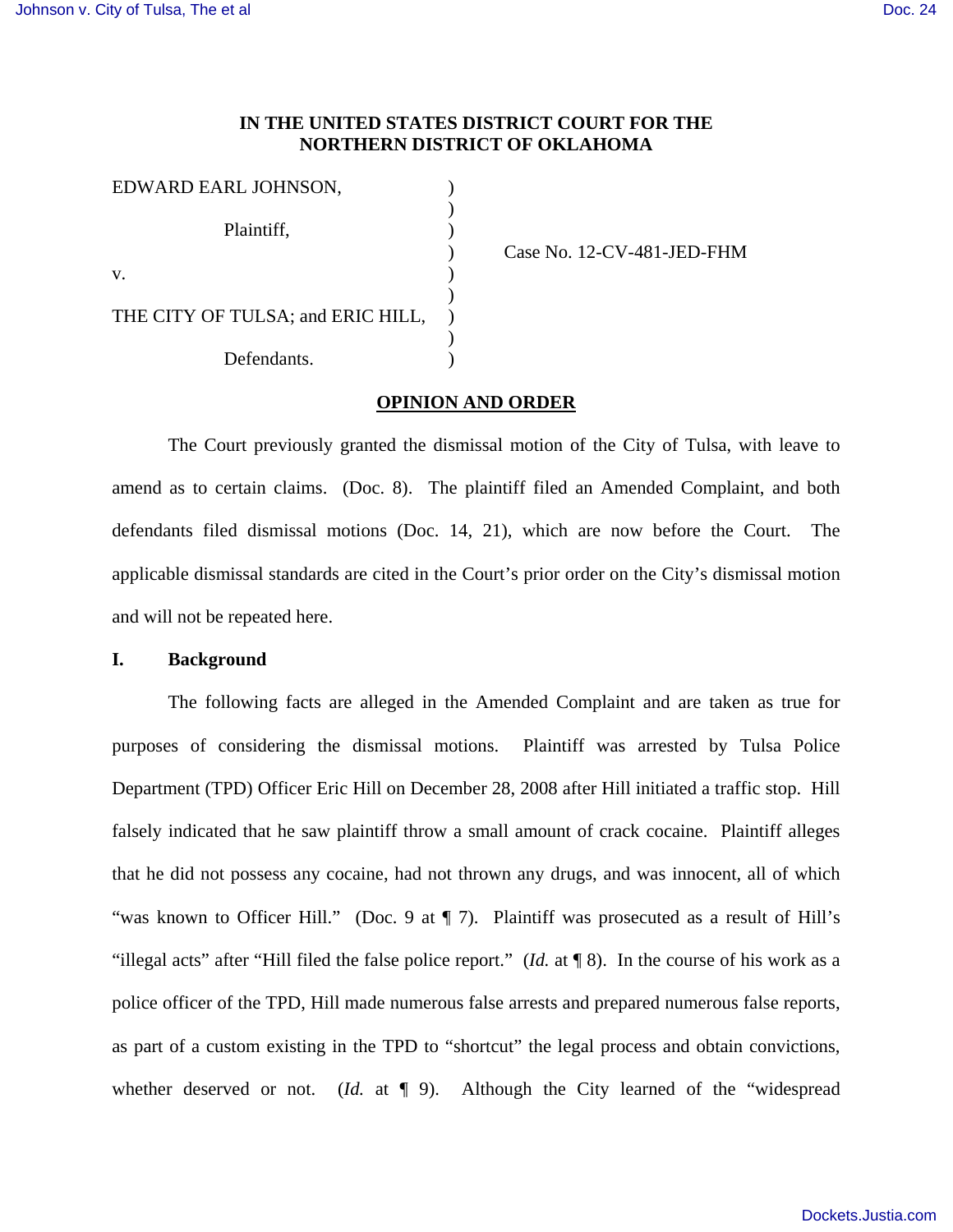transgressions of its police officers over many years," the City failed to timely remedy the continuing deprivations of civil rights of plaintiff and other similarly situated citizens. (*Id.* at ¶ 10). The City's long-standing failure to respond to its officers' illegal actions resulted in a widespread custom of such deprivations of rights of persons like plaintiff. (*See id.* at ¶¶ 11, 12).

 Notwithstanding his pleas of innocence, "the prosecution of plaintiff continued until the date of his scheduled jury trial, June 15, 2009, at which time the plaintiff pled no contest and was found guilty of the felony offense of Possession of Controlled Drug and sentenced to ten years in the Department of Corrections, time suspended, with the plaintiff being under the written rules of probation and supervised by the Department of Corrections." (*Id.* at ¶ 8). The conviction resulted in a deprivation of civil liberties, plaintiff's loss of driving privileges, and had other negative impacts on plaintiff's life. (*Id.*). On October 3, 2011, plaintiff filed an Application for Post-Conviction Relief, which was granted on the same date, thereby vacating plaintiff's conviction. (*Id.* at ¶ 13).

 Plaintiff alleges that Hill's conduct and the City's custom and failure to protect the plaintiff resulted in the malicious prosecution of plaintiff. (*See id.* at ¶¶ 8, 10-12). He asserts claims under 42 U.S.C. § 1983 against Hill and the City.

## **II. The City's Motion to Dismiss**

# **A. Malicious Prosecution**

The City argues that the plaintiff's assertion of a malicious prosecution claim is timebarred under the Fourth Amendment. The plaintiff notes that his malicious prosecution claim is pursued under the Fourteenth Amendment Due Process Clause. As the Tenth Circuit has stated, "[t]he Supreme Court has not yet explicitly decided whether [a malicious prosecution] claim exists ... under the Fourth Amendment or the procedural component of the Due Process Clause."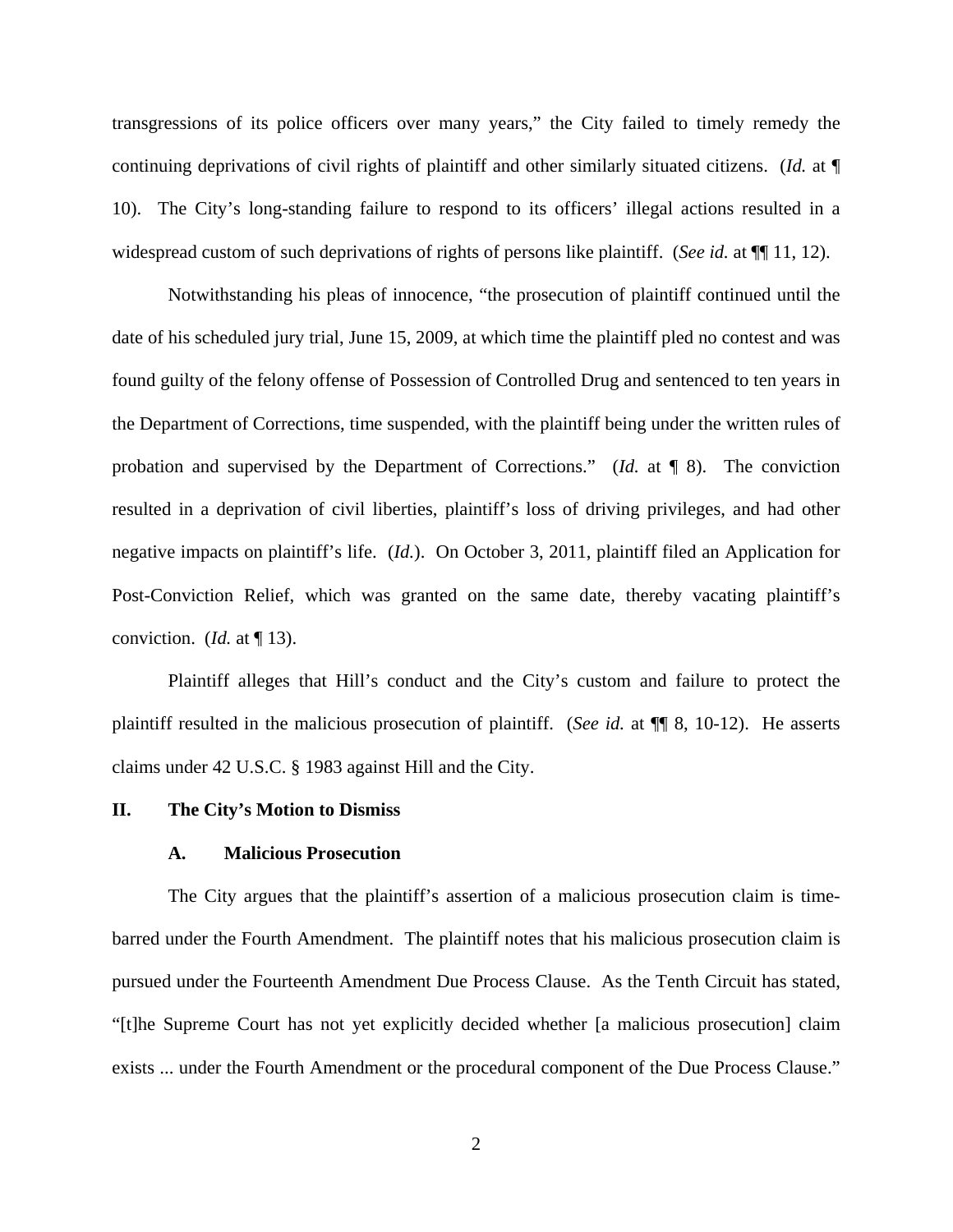*Mondragón v. Thompson*, 519 F.3d 1078, 1083 (10th Cir. 2008). "This Circuit, however, has held that the Constitution permits due process claims for wrongful imprisonment after the wrongful institution of legal process." *Id.* The court has noted that it has "not foreclose[d] the additional, though unlikely, possibility of a second Fourth Amendment claim, arising after the first one ends." *Id.* at 1083, n.4 (citing *Wallace v. Kato*, 127 S. Ct. 1091, 1096, n.2 (2007)).

 "[A] plaintiff who claims that the government has unconstitutionally imprisoned him has at least two potential constitutional claims." *Mondragón*, 519 F.3d at 1082. The Tenth Circuit has explained certain accrual differences between Fourth Amendment and Fourteenth Amendment claims of unconstitutional imprisonment, as follows:

In summary, two claims arise from an allegedly unconstitutional imprisonment as analysis "shifts" from the Fourth Amendment to the Due Process Clause. The period of time between an unlawful arrest and the institution of legal process forms one constitutional claim, arising under the Fourth Amendment. That claim accrues when the plaintiff is released or legal process is instituted justifying that imprisonment. The period of time between the institution of that process and its favorable termination – through acquittal, habeas corpus, voluntary dismissal, etc. – forms a second claim, arising under the Due Process Clause. That claim accrues, at the earliest, when favorable termination occurs.

*Id.* at 1083 (citations omitted). For purposes of accrual of a plaintiff's Fourth Amendment unlawful arrest claim, "legal process" is instituted "when, for example, he is bound over by a magistrate or arraigned on charges." *Id.* (quoting *Wallace v. Kato*, 549 U.S. 384, 127 S. Ct. 1091, 1096 (2007)).

 The Court concludes that any malicious prosecution claim plaintiff asserts under the Fourth Amendment is likely time-barred under *Mondragón* because he was arraigned in 2008 and convicted in 2009, such that any such claim would have accrued, at the latest, in one of those years. However, because plaintiff asserts that he intends to maintain his malicious prosecution claim under the Fourteenth Amendment, the motion to dismiss the malicious prosecution claim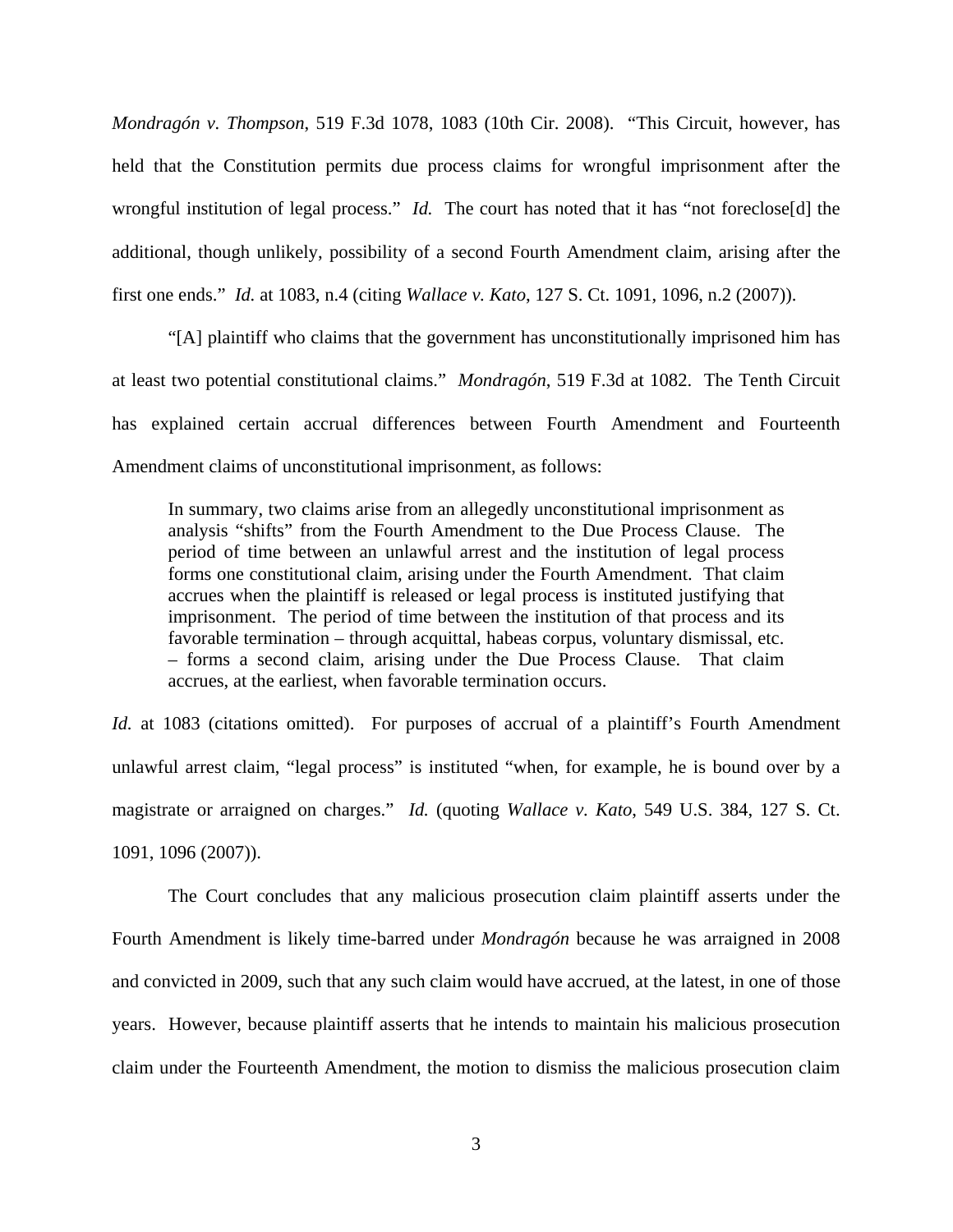will be denied. The Fourteenth Amendment claim is timely, as plaintiff's initial petition was filed in state court less than two years following the granting of his request for post-conviction relief and the vacation of his conviction in 2011. Accordingly, the City's motion to dismiss the malicious prosecution claim is denied.

## **B. Eighth Amendment**

 The City argues that, because plaintiff was not incarcerated and the City cannot be construed as an imprisoning entity, plaintiff's claim under the Eighth Amendment must be dismissed. Plaintiff indicates in his response that he does not intend to pursue any Eighth Amendment claim in this suit. The Court notes that the Amended Complaint does refer to the Eighth Amendment as a basis for the claim. (Doc. 9 at  $\P$  1). Based upon the plaintiff's representation and the City's argument, that claim will be dismissed.

### **C. Municipal Liability Claim**

 The City asserts that the Amended Complaint remains insufficient to state any claim against the City, because the plaintiff has not alleged that the City was aware of Hill's conduct or that the City had any practice, policy, or custom that sanctioned the wrongful arrest of citizens. However, as noted in the Background section above, the Amended Complaint expanded the plaintiff's policy, custom, and practice allegations to include assertions that Hill's false arrests and false reports were part of a TPD custom to bypass the legal process and obtain convictions, regardless of whether such convictions were warranted. (*See* Doc. 16 at ¶ 9). The Amended Complaint also includes allegations that, even after learning of the "widespread transgressions of its police officers over many years," the City failed to remedy the problem and thus civil rights violations continued as to the plaintiff and other similarly situated citizens. (*See id.* at ¶¶ 10-12).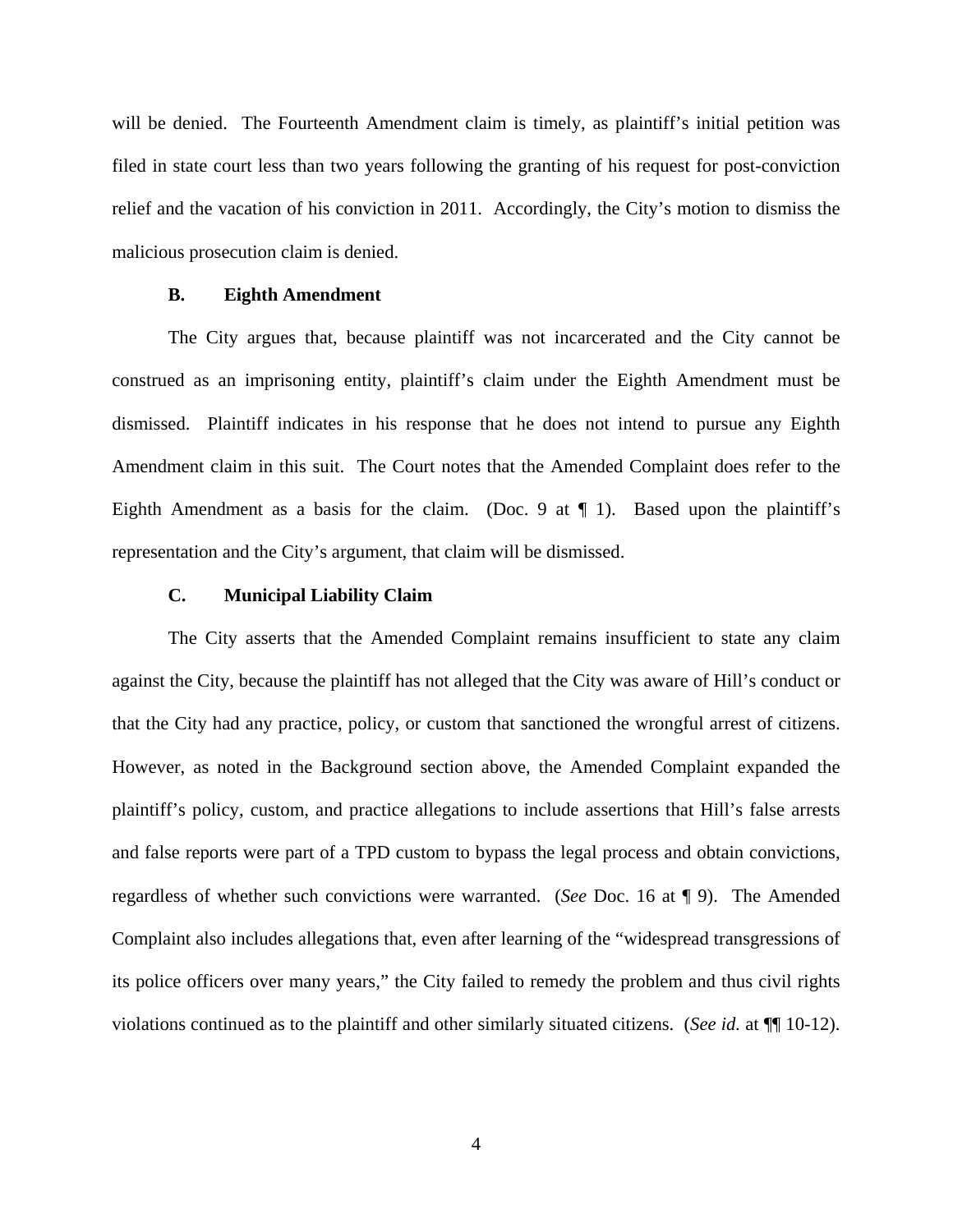At the pleading stage, the Court must accept these assertions as true. The allegations of the Amended Complaint are sufficient for plaintiff to maintain his claim against the City.

## **D. Plaintiff's No Contest Plea**

 The City argues that plaintiff is estopped from pursuing a civil rights claim because he pleaded no contest to the charges against him. The City asserts that, because a no contest or nolo contendere plea under Oklahoma law has the same effect as a guilty plea and admits the validity of the charges, plaintiff cannot establish a lack of probable cause, which is a required element of a malicious prosecution claim. (Doc. 14 at 5-6). Plaintiff notes that, unlike an ordinary conviction premised upon a no contest plea, the plaintiff's conviction was vacated upon a grant of post-conviction relief, and the City has cited no authority that would preclude a plaintiff from establishing a lack of probable cause based upon a vacated conviction. Based upon the facts alleged by plaintiff, he was arrested and charged and prosecuted although he was innocent, and his conviction was subsequently vacated. (Doc. 9 at  $\P$  7, 13). The Court accordingly declines to dismiss his malicious prosecution claim at this time.

### **III. Hill's Dismissal Motion**

 Mr. Hill filed a very general motion to dismiss. Aside from citing general standards applicable to dismissal motions, the entirety of his argument is as follows:

Plaintiff's Complaint should be dismissed. He fails to state facts in support of any claim against Eric Hill; attempts to seek punitive damages when they are not available and pleads only thread bare [sic] and formulaic civil rights causes of action against the Defendants in the form of vague and conclusory statements which fail to meet the pleading requirements under current federal law. Accordingly, Plaintiff's Complaint must be dismissed in its entirety.

(Doc. 21 at 3).

 Initially, the Court notes that Hill's dismissal motion was filed out of time, as it was filed 16 days after the deadline for his Answer to be filed. Even if the motion were timely, it will be